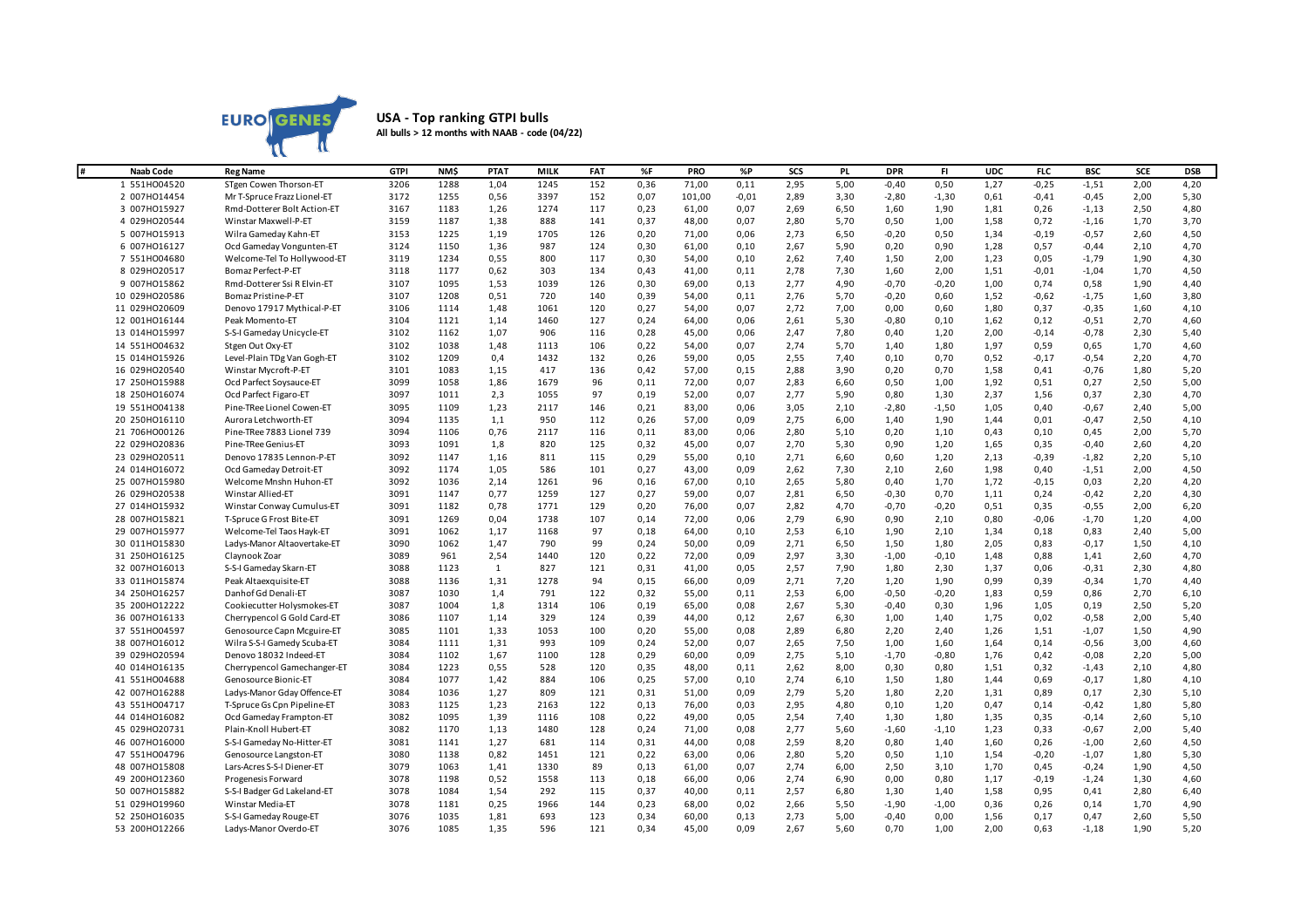| 54 551H004628  | Stgen Heir Yardage-ET       | 3076 | 1147 | 0,73 | 1302 | 110 | 0,20    | 63,00 | 0,08 | 2,73 | 6,50 | 0,60    | 1,40    | 1,24 | 0,04    | $-1,05$ | 1,50 | 4,60 |
|----------------|-----------------------------|------|------|------|------|-----|---------|-------|------|------|------|---------|---------|------|---------|---------|------|------|
| 55 007H015245  | Winstar Lionel Perpetual-ET | 3076 | 1103 | 0,92 | 2105 | 134 | 0,18    | 77,00 | 0,04 | 2,72 | 4,20 | $-1,70$ | $-1,00$ | 0,70 | 0,26    | 0,09    | 1,80 | 5,80 |
| 56 551H004770  | Genosource Rafael-ET        | 3076 | 1242 | 0,71 | 1970 | 112 | 0,12    | 72,00 | 0,04 | 2,94 | 5,70 | 0,10    | 1,10    | 0,69 | 0,12    | $-1,82$ | 1,70 | 4,60 |
| 57 250HO15872  | Horsens Ssi Gd Ibendigo-ET  | 3075 | 1107 | 1,22 | 1104 | 119 | 0,26    | 50,00 | 0,05 | 2,69 | 6,90 | 0,50    | 1,10    | 1,62 | $-0,01$ | $-0,40$ | 2,70 | 5,30 |
| 58 551H004773  | 551ho04773                  | 3075 | 1121 | 1,14 | 1712 | 119 | 0,18    | 66,00 | 0,04 | 2,87 | 5,20 | 0,40    | 1,10    | 1,20 | 0,53    | $-0,98$ | 1,70 | 5,70 |
| 59 551HO04474  | Sdg Cap Garza-ET            | 3075 | 1148 | 0,88 | 1497 | 137 | 0,27    | 57,00 | 0,04 | 2,83 | 5,30 | $-0,80$ | 0,20    | 1,12 | 0,12    | $-1,34$ | 1,90 | 4,40 |
| 60 029HO20760  | Fb Kong-ET                  | 3074 | 1158 | 0,43 | 1867 | 131 | 0,20    | 80,00 | 0,07 | 3,07 | 4,70 | $-0,70$ | 0,20    | 0,56 | 0,23    | $-0,29$ | 1,70 | 4,60 |
| 61 734H000147  | Cherrypencol Moka-ET        | 3074 | 1020 | 2,04 | 884  | 105 | 0,25    | 61,00 | 0,12 | 2,75 | 5,80 | $-0,40$ | 0,20    | 2,05 | 0,53    | $-0,08$ | 2,60 | 5,30 |
| 62 014H015865  | Wilra Ssi Mnshiner Perle-ET | 3073 | 1130 | 0,49 | 1001 | 115 | 0,26    | 53,00 | 0,08 | 2,58 | 6,40 | 1,20    | 1,60    | 1,26 | 0,06    | $-0,58$ | 1,50 | 3,70 |
| 63 097H042628  | Siemers Tictoc-ET           | 3073 | 1145 | 1,3  | 1840 | 127 | 0,19    | 70,00 | 0,04 | 2,93 |      | $-0,60$ | $-0,10$ | 1,36 | $-0,19$ |         | 1,80 | 5,70 |
|                |                             | 3072 | 1131 |      | 978  |     |         |       |      |      | 4,80 |         |         |      |         | $-1,14$ |      |      |
| 64 029HO20569  | Winstar Matcha-P-ET         |      |      | 1,02 |      | 137 | 0,34    | 52,00 | 0,07 | 2,96 | 4,60 | 0,00    | 0,50    | 1,70 | 0,16    | $-1,46$ | 2,00 | 3,50 |
| 65 007HO15085  | Siemers Rengd Parfect-ET    | 3072 | 888  | 2,48 | 1231 | 99  | 0,18    | 62,00 | 0,08 | 2,94 | 3,80 | 0,20    | 0,60    | 2,29 | 1,78    | 1,14    | 2,30 | 5,40 |
| 66 007H016114  | Clear-Echo Gd Robbie-ET     | 3070 | 1119 | 0,9  | 868  | 110 | 0,27    | 53,00 | 0,09 | 2,66 | 6,90 | 0,80    | 1,30    | 1,61 | 0,61    | $-0,48$ | 2,10 | 5,60 |
| 67 250HO16115  | Siemers Rz Pazzle 34954-ET  | 3070 | 884  | 3,09 | 647  | 95  | 0,24    | 48,00 | 0,10 | 2,73 | 4,50 | 0,40    | 0,60    | 2,94 | 1,80    | 1,18    | 2,40 | 5,70 |
| 68 551H004472  | Stgen Cap Earl-ET           | 3070 | 1087 | 1,17 | 840  | 118 | 0,30    | 51,00 | 0,09 | 2,80 | 5,20 | 1,50    | 1,80    | 1,26 | 0,88    | $-0,48$ | 1,60 | 4,40 |
| 69 007HO15909  | S-S-I Rozline Jeremy-ET     | 3069 | 1088 | 1,43 | 498  | 144 | 0,44    | 52,00 | 0,13 | 2,74 | 4,30 | $-1,00$ | $-0,10$ | 1,05 | 0,32    | $-0,19$ | 2,30 | 4,80 |
| 70 007H015167  | Rmd-Dotterer Ssi Gameday-ET | 3069 | 1096 | 1,43 | 994  | 118 | 0,28    | 52,00 | 0,07 | 2,63 | 6,40 | 0,20    | 0,70    | 1,56 | 0,32    | $-0,62$ | 3,60 | 5,90 |
| 71 007H015966  | La-Ca-De-Le T Isaac 8731-ET | 3068 | 961  | 1,75 | 1398 | 123 | 0,24    | 67,00 | 0,08 | 2,85 | 3,40 | 0,40    | 0,70    | 1,43 | 0,13    | 1,51    | 2,20 | 4,60 |
| 72 007H016134  | Cherrypencol Newsmaker-ET   | 3068 | 1090 | 1,52 | 1111 | 106 | 0,22    | 49,00 | 0,05 | 2,64 | 6,20 | 0,50    | 1,40    | 1,68 | 0,58    | $-0,69$ | 2,40 | 3,50 |
| 73 551H004799  | Genosource Dimitri-ET       | 3067 | 1171 | 0,4  | 1538 | 126 | 0,23    | 73,00 | 0,09 | 2,93 | 4,70 | $-0,40$ | 0,30    | 0,93 | $-0,03$ | $-1,10$ | 1,70 | 4,20 |
| 74 551H004413  | Genosource John-ETN         | 3067 | 1078 | 1,34 | 1583 | 117 | 0,19    | 64,00 | 0,05 | 2,97 | 5,00 | 0,70    | 1,40    | 1,33 | 0,52    | $-1,45$ | 1,50 | 5,30 |
| 75 551HO04412  | Genosource Jack-ETN         | 3067 | 1078 | 1,34 | 1583 | 117 | 0,19    | 64,00 | 0,05 | 2,97 | 5,00 | 0,70    | 1,40    | 1,33 | 0,52    | $-1,45$ | 1,50 | 5,30 |
| 76 551H004119  | Genosource Captain-ET       | 3067 | 1078 | 1,34 | 1583 | 117 | 0,19    | 64,00 | 0,05 | 2,97 | 5,00 | 0,70    | 1,40    | 1,33 | 0,52    | $-1,45$ | 1,50 | 5,30 |
| 77 029HO20564  | Level-Plain Venom-ET        | 3066 | 1225 | 0,16 | 2124 | 111 | 0,10    | 72,00 | 0,02 | 2,88 | 7,00 | 0,50    | 1,50    | 0,13 | 0,35    | $-2,11$ | 1,90 | 5,10 |
| 78 007H015769  | S-S-I Parfect Hecker-ET     | 3066 | 970  | 1,68 | 795  | 105 | 0,26    | 54,00 | 0,10 | 2,71 | 5,60 | 0,40    | 0,70    | 2,04 | 1,12    | 0,75    | 2,00 | 4,60 |
| 79 007H015233  | Pine-TRee Lionel Milky-ET   | 3066 | 1177 | 0,56 | 1797 | 127 | 0,19    | 76,00 | 0,07 | 2,94 | 4,70 | $-1,60$ | $-0,80$ | 1,04 | 0,33    | $-1,50$ | 2,40 | 5,20 |
| 80 011H015655  | Peak Altakevlow-ET          | 3065 | 1101 | 0,96 | 1436 | 130 | 0,25    | 72,00 | 0,09 | 2,74 | 4,30 | $-1,30$ | $-0,70$ | 1,27 | $-0,15$ | $-0,60$ | 1,60 | 5,20 |
| 81 029HO19973  | Denovo 17626 Benefit-ET     | 3064 | 1189 | 0,68 | 1155 | 120 | 0,26    | 55,00 | 0,07 | 2,65 | 7,40 | $-0,70$ | $-0,20$ | 0,97 | 0,79    | $-1,45$ | 1,70 | 3,80 |
| 82 551H004798  | T-Spruce C-Maxx-ET          | 3064 | 1110 | 0,7  | 1938 | 117 | 0,14    | 72,00 | 0,04 | 2,95 | 5,00 | 0,90    | 1,70    | 0,77 | 0,37    | $-0,97$ | 1,70 | 5,30 |
| 83 007HO16126  | Ocd Top Dog Laffey-ET       | 3063 | 1063 | 1,27 | 1482 | 112 | 0,19    | 62,00 | 0,05 | 2,55 | 6,50 | $-0,30$ | 0,20    | 1,23 | 0,57    | 0,24    | 2,30 | 4,20 |
| 84 014H015971  | Cherrypencol Moonwalker-ET  | 3063 | 1160 | 1,2  | 1655 | 93  | 0,10    | 62,00 | 0,04 | 2,70 | 7,30 | 1,10    | 1,90    | 1,77 | $-0,12$ | $-1,94$ | 1,80 | 4,60 |
| 85 007HO15807  | Lars-Acres George Miller-ET | 3063 | 1105 | 0,71 | 533  | 90  | 0,24    | 55,00 | 0,13 | 2,47 | 8,10 | 2,20    | 2,30    | 1,45 | 0,15    | 0,34    | 2,50 | 4,30 |
| 86 011H015619  | Peak Altaalanzo-ET          | 3063 | 1034 | 1,53 | 1331 | 116 | 0,22    | 67,00 | 0,09 | 2,91 | 4,30 | 0,10    | 0,50    | 1,19 | 0,70    | $-0,56$ | 1,70 | 5,20 |
|                |                             | 3061 |      |      | 960  | 110 |         |       |      |      |      |         |         |      |         |         |      |      |
| 87 250HO15875  | Badger Ssi Ahead Jaffa-ET   |      | 1024 | 1,4  |      |     | 0,25    | 70,00 | 0,14 | 2,66 | 5,00 | $-0,40$ | 0,20    | 1,22 | 0,95    | 0,50    | 2,80 | 6,60 |
| 88 011H016061  | Peak Altaamick-ET           | 3059 | 1111 | 0,93 | 153  | 100 | 0,33    | 40,00 | 0,13 | 2,41 | 8,10 | 2,50    | 3,00    | 0,89 | 0,24    | 0,10    | 1,70 | 4,50 |
| 89 029HO20542  | Winstar Maserati-P-ET       | 3059 | 1199 | 0,27 | 788  | 132 | 0,35    | 48,00 | 0,08 | 2,71 | 6,80 | 1,30    | 1,70    | 0,81 | $-0,63$ | $-1,34$ | 1,70 | 3,70 |
| 90 014H015890  | Lars-Acres Ssi C Styrian-ET | 3058 | 1083 | 1,33 | 674  | 129 | 0,36    | 59,00 | 0,13 | 2,82 | 5,20 | $-0,80$ | $-0,20$ | 1,68 | 0,08    | $-0,41$ | 2,70 | 6,40 |
| 91 007H015915  | Regan-Danhof Cashback-ET    | 3057 | 1010 | 2,06 | 1401 | 83  | 0,10    | 57,00 | 0,05 | 2,60 | 5,90 | 2,60    | 2,80    | 1,86 | $-0,01$ | $-0,80$ | 1,90 | 4,80 |
| 92 007HO16097  | Ladys-Manor Over-The-Top-ET | 3057 | 1062 | 0,94 | 1201 | 116 | 0,24    | 56,00 | 0,06 | 2,69 | 5,80 | 0,30    | 1,20    | 1,25 | 0,39    | $-0,35$ | 2,10 | 4,70 |
| 93 014HO16141  | Pine-TRee Conway Attica-ET  | 3057 | 1085 | 1,3  | 728  | 105 | 0,27    | 56,00 | 0,12 | 2,90 | 5,40 | 1,70    | 1,80    | 1,63 | 0,46    | -0,91   | 1,70 | 4,50 |
| 94 007H015960  | Cookiecutter Hollermyway-ET | 3057 | 1004 | 1,64 | 454  | 90  | 0,25    | 49,00 | 0,12 | 2,66 | 6,90 | 2,40    | 2,90    | 1,62 | 0,56    | 0,31    | 2,10 | 5,10 |
| 95 007HO15254  | Ssi-Tog Y367                | 3057 | 1185 | 0,11 | 2197 | 149 | 0,21    | 78,00 | 0,03 | 2,86 | 3,20 | $-2,20$ | $-1,10$ | 0,56 | $-0,52$ | $-1,15$ | 1,80 | 4,90 |
| 96 014HO15179  | Plain-Knoll Renegad TRooper | 3056 | 982  | 1,74 | 1016 | 108 | 0,24    | 63,00 | 0,11 | 2,97 | 4,70 | 0,50    | 1,00    | 1,51 | 1,20    | 0,48    | 2,60 | 6,10 |
| 97 007HO16071  | Ocd Rozline Sahara-ET       | 3055 | 1068 | 1,03 | 628  | 102 | 0,27    | 52,00 | 0,11 | 2,52 | 6,90 | 1,30    | 1,70    | 1,39 | 0,27    | 0,30    | 1,90 | 4,10 |
| 98 551H004484  | Genosource Cap Modello-ET   | 3054 | 1082 | 0,95 | 614  | 106 | 0,29    | 50,00 | 0,11 | 2,85 | 6,10 | 1,80    | 2,20    | 1,40 | 1,05    | $-1,43$ | 1,40 | 4,60 |
| 99 007HO16084  | Synergy-Fust Gmdy Pacman-ET | 3054 | 1132 | 0,61 | 633  | 103 | 0,27    | 52,00 | 0,11 | 2,65 | 7,40 | 2,10    | 2,80    | 0,97 | $-0,06$ | $-0,70$ | 2,40 | 4,20 |
| 100 200HO12363 | Progenesis Maastricht       | 3053 | 1142 | 0,9  | 1299 | 99  | 0,17    | 57,00 | 0,06 | 2,65 | 7,30 | 1,40    | 1,50    | 1,67 | $-0,22$ | $-0,68$ | 2,00 | 3,70 |
| 101 007HO15892 | S-S-I Larsacres G Strata-ET | 3052 | 1109 | 0,99 | 1212 | 123 | 0,26    | 51,00 | 0,05 | 2,73 | 5,80 | 0,40    | 0,80    | 1,12 | 0,73    | $-0,55$ | 2,70 | 5,10 |
| 102 515HO00403 | Wet Faneca Martin-ET        | 3052 | 1044 | 1,67 | 1296 | 120 | 0,24    | 52,00 | 0,04 | 2,68 | 5,10 | 0,10    | 0,40    | 1,48 | 0,53    | 0,34    | 2,70 | 4,40 |
| 103 011HO15917 | Peak Altaexemplary-ET       | 3051 | 992  | 1,99 | 607  | 119 | 0,33    | 60,00 | 0,14 | 2,86 | 4,50 | 0,10    | 0,70    | 1,21 | 0,72    | 1,25    | 2,70 | 5,60 |
| 104 551H004769 | 551ho04769                  | 3051 | 1076 | 1,19 | 1020 | 94  | 0,19    | 53,00 | 0,07 | 2,90 | 6,60 | 2,50    | 2,80    | 1,70 | 0,80    | $-1,12$ | 1,40 | 4,60 |
| 105 007HO15420 | Aardema Lionel POrter-ET    | 3051 | 1184 | 0,64 | 1733 | 121 | 0,18    | 64,00 | 0,03 | 2,81 | 5,60 | $-0,50$ | 0,30    | 1,07 | 0,41    | $-1,09$ | 1,40 | 5,60 |
| 106 551HO04722 | Genosource Bronx-ET         | 3051 | 1098 | 1,19 | 1694 | 96  | 0,10    | 66,00 | 0,05 | 2,84 | 5,80 | 0,50    | 1,20    | 1,52 | 0,76    | $-1,89$ | 1,40 | 4,50 |
| 107 029HO19941 | Denovo 17421 Rebel-ET       | 3050 | 1153 | 1,23 | 1207 | 115 | 0,23    | 65,00 | 0,09 | 2,84 | 6,40 | $-1,40$ | $-1,10$ | 1,52 | 0,49    | $-1,47$ | 1,60 | 4,40 |
| 108 551H004626 | Stgen Cap Getaway-ET        | 3050 | 1003 | 1,68 | 823  | 115 | 0,29    | 53,00 | 0,10 | 3,02 | 5,20 | 1,20    | 1,90    | 1,44 | 1,04    | $-0,71$ | 1,40 | 5,60 |
| 109 007HO15937 | Sandy-Valley Esquire-ET     | 3050 | 1010 | 1,96 | 1926 | 72  | $-0,01$ | 66,00 | 0,02 | 2,56 | 6,90 | 1,70    | 1,90    | 1,95 | 0,62    | $-0,33$ | 2,60 | 4,50 |
| 110 551HO04681 | Genosource Cap Meteorite-ET | 3049 | 1083 | 1,28 | 878  | 107 | 0,25    | 60,00 | 0,11 | 2,93 | 5,50 | 1,20    | 1,70    | 1,15 | 1,08    | $-0,94$ | 1,40 | 4,70 |
| 111 029HO20562 | Bomaz Eureka-ET             | 3048 | 1073 | 0,64 | 1729 | 114 | 0,16    | 73,00 | 0,06 | 2,76 | 5,80 | $-0,30$ | 0,40    | 0,86 | 0,03    | 0,25    | 1,80 | 5,60 |
|                |                             |      |      |      |      |     |         |       |      |      |      |         |         |      |         |         |      |      |
| 112 029HO20559 | Bomaz Motel-ET              | 3048 | 1136 | 0,47 | 761  | 124 | 0,33    | 53,00 | 0,10 | 2,74 | 5,10 | 0,80    | 1,60    | 0,91 | $-0,28$ | $-1,10$ | 1,40 | 3,10 |
| 113 007HO16136 | Pen-Col G Mutual-TW-ET      | 3048 | 1072 | 1,03 | 208  | 108 | 0,35    | 37,00 | 0,11 | 2,67 | 7,40 | 1,60    | 1,80    | 1,72 | 1,13    | $-0,77$ | 2,20 | 4,50 |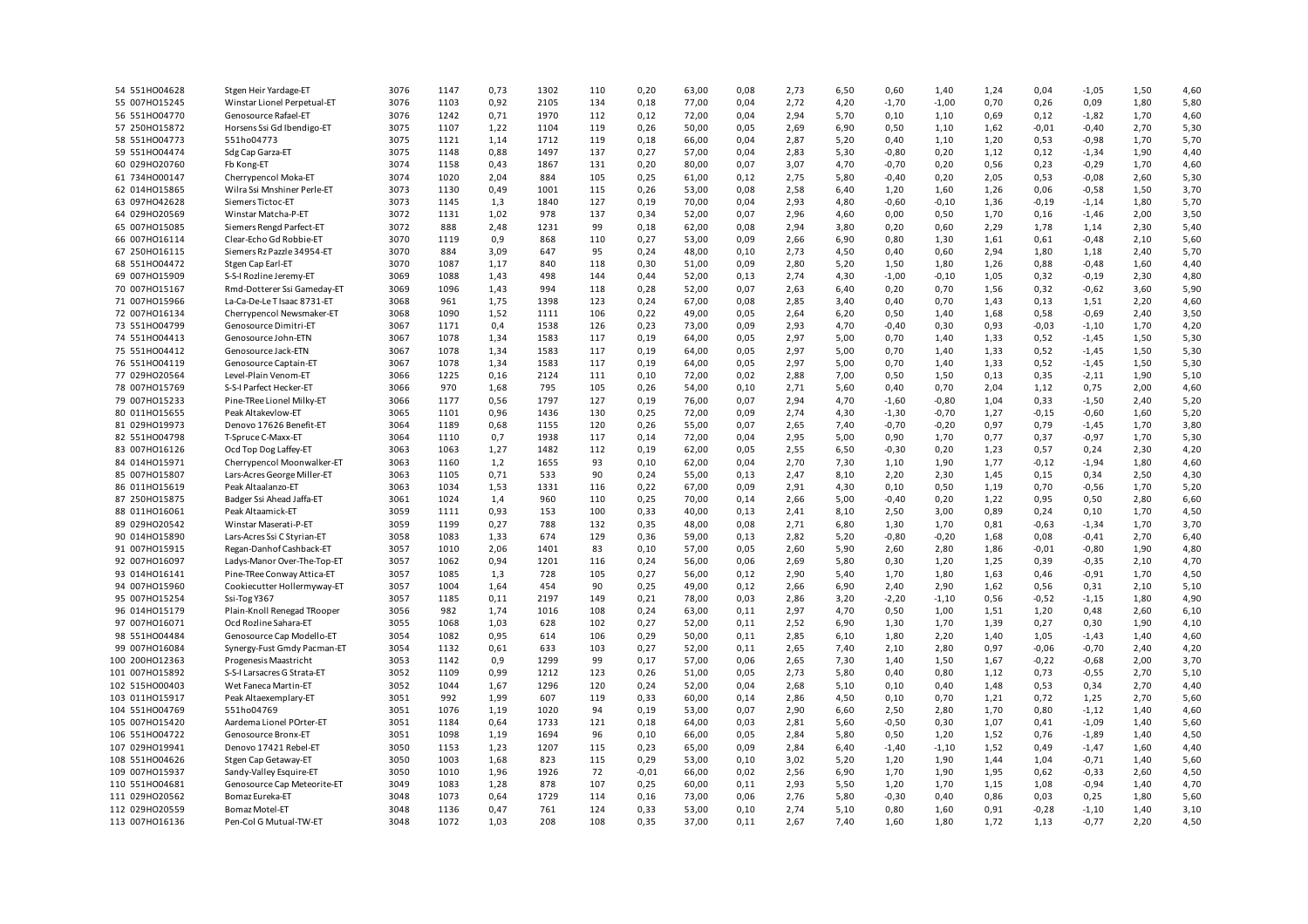| 114 007H015778 | T-Spruce S-S-I Beethoven-ET | 3048 | 1100 | 0,82 | 1397   | 111 | 0,19 | 64,00 | 0,07 | 2,68 | 6,50 | 0,10    | 0,50    | 1,37 | $-0,24$ | $-0,56$ | 2,90 | 4,00 |
|----------------|-----------------------------|------|------|------|--------|-----|------|-------|------|------|------|---------|---------|------|---------|---------|------|------|
| 115 007H016095 | Sandy-Valley Padawan-ET     | 3047 | 1127 | 0,58 | 1258   | 112 | 0,22 | 65,00 | 0,09 | 2,72 | 6,40 | 0,70    | 1,10    | 1,12 | $-0,51$ | $-1,05$ | 2,30 | 5,90 |
| 116 007H015863 | Badger Ssi Gmdy Pavement-ET | 3047 | 1073 | 1,04 | 341    | 95  | 0,29 | 46,00 | 0,12 | 2,59 | 6,80 | 2,40    | 2,60    | 1,87 | 0,15    | $-1,04$ | 2,60 | 5,00 |
| 117 007HO15938 | Sandy-Valley El Paso-ET     | 3047 | 1090 | 1,49 | 1431   | 107 | 0,18 | 62,00 | 0,06 | 2,63 | 5,50 | 0,10    | 0,60    | 1,50 | $-0,23$ | $-0,66$ | 2,10 | 4,10 |
|                |                             | 3047 |      |      | 1133   |     |      |       |      | 2,94 |      |         |         |      |         |         |      |      |
| 118 551H004581 | Genosource Cap Levoy-ET     |      | 1081 | 1,22 |        | 124 | 0,28 | 53,00 | 0,06 |      | 4,80 | 0,20    | 1,00    | 1,46 | 0,56    | $-1,20$ | 1,20 | 5,10 |
| 119 029HO20587 | Bomaz Bassett-ET            | 3046 | 1035 | 0,99 | 945    | 143 | 0,37 | 57,00 | 0,10 | 2,81 | 3,60 | $-1,20$ | $-0,50$ | 0,99 | 0,23    | 0,38    | 2,00 | 4,40 |
| 120 007H016092 | Sandy-Valley Elvis-ET       | 3046 | 1077 | 1,58 | 976    | 129 | 0,32 | 56,00 | 0,09 | 2,81 | 4,10 | $-1,50$ | $-0,50$ | 1,77 | 0,20    | $-1,33$ | 1,90 | 4,70 |
| 121 007H015975 | Sheland Moonshnr Digital-ET | 3045 | 1020 | 1,42 | 1366   | 109 | 0,19 | 59,00 | 0,06 | 2,69 | 5,20 | 0,30    | 0,90    | 1,58 | 0,30    | $-0,20$ | 1,60 | 4,20 |
| 122 551H004485 | Genosource Cap Mereck-ET    | 3045 | 1021 | 1,59 | 789    | 106 | 0,26 | 54,00 | 0,10 | 2,88 | 5,20 | 0,50    | 1,10    | 1,85 | 1,16    | $-0,81$ | 1,50 | 4,30 |
| 123 014H015582 | Clear-Echo Max Mashak-ET    | 3045 | 1066 | 1,5  | 1827   | 94  | 0,08 | 63,00 | 0,02 | 2,83 | 5,70 | 0,40    | 0,80    | 2,06 | 0,52    | $-1,12$ | 2,00 | 4,40 |
| 124 007HO16130 | Ocd Gameday Footprint-ET    | 3044 | 1000 | 1,72 | 217    | 121 | 0,40 | 35,00 | 0,10 | 2,60 | 5,80 | 1,10    | 1,70    | 1,88 | 0,29    | 0,02    | 2,50 | 4,90 |
| 125 250HO15152 | BLumenfeld Renegad Ahead-ET | 3044 | 968  | 1,13 | 504    | 110 | 0,32 | 51,00 | 0,12 | 2,67 | 5,20 | 2,00    | 1,80    | 1,49 | 0,73    | 0,54    | 2,80 | 6,00 |
| 126 007HO16113 | Aurora Sheldrake-ET         | 3043 | 1065 | 1,54 | 244    | 128 | 0,42 | 46,00 | 0,14 | 2,69 | 5,40 | $-0,30$ | 0,40    | 1,24 | 0,26    | 0,27    | 2,50 | 4,00 |
| 127 007H015877 | Horsens Badger Gd Izreal-ET | 3043 | 1085 | 1,34 | 1495   | 124 | 0,23 | 56,00 | 0,03 | 2,74 | 5,00 | $-1,00$ | $-0,30$ | 1,46 | 0,59    | $-1,12$ | 2,80 | 6,20 |
|                |                             |      |      |      |        |     |      |       |      |      |      |         |         |      |         |         |      |      |
| 128 029HO20596 | Denovo 18050 Madison-ET     | 3043 | 1040 | 1,57 | 1162   | 110 | 0,22 | 50,00 | 0,05 | 2,78 | 5,60 | 0,10    | 0,90    | 2,10 | 0,32    | $-1,15$ | 1,90 | 3,60 |
| 129 007HO16083 | Ocd Gameday Spinal Tap-ET   | 3043 | 1099 | 1,45 | 1755   | 99  | 0,11 | 65,00 | 0,04 | 2,75 | 6,90 | $-0,30$ | 0,20    | 1,28 | 0,27    | $-0,07$ | 2,80 | 4,90 |
| 130 029HO20556 | Level-Plain Vito-ET         | 3043 | 1198 | 0,85 | 1789   | 127 | 0,20 | 66,00 | 0,04 | 2,81 | 6,40 | $-1,40$ | $-0,60$ | 0,67 | 0,28    | $-1,60$ | 1,90 | 4,60 |
| 131 097H042587 | Fustsyn Parker-ET           | 3043 | 913  | 2,78 | 1330   | 88  | 0,13 | 61,00 | 0,07 | 2,83 | 4,50 | $-0,60$ | 0,00    | 2,42 | 1,79    | 0,82    | 2,40 | 5,00 |
| 132 799H000045 | Kings-Ransom Dynasty-ET     | 3042 | 878  | 2,9  | 828    | 109 | 0,27 | 46,00 | 0,07 | 2,82 | 4,30 | 0,40    | 1,00    | 2,50 | 0,96    | 0,77    | 2,30 | 6,20 |
| 133 029HO20531 | Denovo 3801 Elderon-ET      | 3042 | 1104 | 0,99 | 1640   | 122 | 0,20 | 65,00 | 0,05 | 2,96 | 4,20 | 0,10    | 0,80    | 1,06 | 0,23    | $-1,64$ | 1,60 | 4,00 |
| 134 007HO15888 | S-S-I Gameday Holdstrong-ET | 3041 | 1086 | 1,03 | 747    | 123 | 0,33 | 59,00 | 0,12 | 2,87 | 4,70 | $-0,30$ | 0,60    | 1,07 | 0,46    | $-0,84$ | 3,10 | 5,40 |
| 135 250HO16094 | Sandy-Valley C Lonestar-ET  | 3040 | 1077 | 0,98 | 349    | 85  | 0,25 | 42,00 | 0,11 | 2,66 | 8,20 | 2,90    | 3,20    | 1,90 | 0,78    | $-0,85$ | 1,70 | 5,10 |
| 136 007HO15964 | Higherransom Parfct Arny-ET | 3040 | 1032 | 1,51 | 1142   | 107 | 0,22 | 59,00 | 0,08 | 2,84 | 6,00 | $-0,80$ | $-0,20$ | 1,77 | 0,80    | 0,03    | 1,80 | 4,80 |
| 137 200HO12354 | Ocd Lemieux-ET              | 3040 | 1028 | 1,74 | 1188   | 119 | 0,25 | 56,00 | 0,07 | 2,70 | 5,10 | $-0,90$ | $-0,50$ | 2,23 | $-0,02$ | $-0,35$ | 2,50 | 5,30 |
|                |                             |      |      |      |        |     |      |       |      |      |      |         |         |      |         |         |      |      |
| 138 551H004599 | Genosource Capn Miguel-ET   | 3040 | 1045 | 1,25 | 1452   | 105 | 0,17 | 65,00 | 0,07 | 2,92 | 4,60 | 0,60    | 1,30    | 1,45 | 0,86    | $-0,85$ | 1,70 | 5,00 |
| 139 007HO15961 | Penn-England Gordon-ET      | 3040 | 965  | 2,04 | 1257   | 82  | 0,12 | 66,00 | 0,09 | 2,85 | 5,60 | 1,50    | 1,90    | 2,37 | 0,34    | 0,21    | 2,30 | 4,90 |
| 140 250HO16101 | Cherry-Lily Gd Lancaster-ET | 3039 | 1135 | 0,7  | $-180$ | 110 | 0,42 | 39,00 | 0,16 | 2,54 | 7,70 | 1,20    | 1,40    | 1,62 | 0,26    | $-0,84$ | 2,10 | 4,30 |
| 141 029HO20546 | Denovo 17938 Merchant       | 3039 | 1108 | 0,8  | 832    | 131 | 0,34 | 53,00 | 0,09 | 2,69 | 5,40 | $-0,80$ | $-0,10$ | 1,15 | 0,12    | $-0,86$ | 1,70 | 5,20 |
| 142 250HO16129 | Ocd Gameday Fox-ET          | 3039 | 995  | 1,68 | 576    | 120 | 0,34 | 44,00 | 0,09 | 2,69 | 5,60 | 0,80    | 1,30    | 1,71 | 0,30    | 0,03    | 2,60 | 5,90 |
| 143 097H042657 | Peak Lavezzi-ET             | 3039 | 1022 | 1,67 | 1414   | 111 | 0,19 | 62,00 | 0,06 | 2,78 | 4,40 | $-0,50$ | $-0,10$ | 1,46 | 0,53    | $-0,27$ | 1,60 | 4,50 |
| 144 007HO15895 | Houin Ssi Faneca Alden-ET   | 3039 | 1135 | 0,82 | 868    | 117 | 0,29 | 50,00 | 0,08 | 2,60 | 7,00 | 0,30    | 0,90    | 1,12 | $-0,18$ | $-0,88$ | 2,10 | 4,40 |
| 145 007HO15839 | Ocd Alphabet Magnum-ET      | 3039 | 1046 | 1,33 | 1899   | 112 | 0,13 | 64,00 | 0,02 | 2,93 | 5,10 | 0,20    | 0,70    | 1,61 | 0,41    | $-0,23$ | 1,60 | 3,60 |
| 146 097H042585 | Terra-Calroy Zuri-ET        | 3039 | 1033 | 1,63 | 1231   | 129 | 0,28 | 59,00 | 0,07 | 2,91 | 3,10 | $-1,40$ | $-0,50$ | 1,54 | 0,37    | $-0,46$ | 1,80 | 4,20 |
| 147 029HO20523 | Denovo 17874 Brule-ET       | 3038 | 1118 | 0,87 | 1005   | 132 | 0,32 | 62,00 | 0,11 | 2,77 | 5,60 | $-1,00$ | $-0,40$ | 0,40 | 0,59    | $-0,44$ | 2,30 | 5,40 |
| 148 007H015965 | Higherransom Prfct Astro-ET | 3038 | 966  | 1,93 | 679    | 104 | 0,27 | 50,00 | 0,10 | 2,82 | 5,30 | 0,80    | 1,20    | 1,64 | 1,35    | 0,40    | 2,20 | 5,00 |
| 149 014H015779 |                             | 3038 | 1086 |      | 1699   | 79  | 0,05 |       | 0,03 | 2,67 | 7,30 | 1,40    |         | 1,87 | 0,76    | $-1,52$ |      | 4,40 |
|                | S-S-I Moonshiner Gibson-ET  |      |      | 1    |        |     |      | 62,00 |      |      |      |         | 1,80    |      |         |         | 1,60 |      |
| 150 097H042716 | TRifecta Performance-ET     | 3038 | 1068 | 1,83 | 1583   | 92  | 0,11 | 68,00 | 0,06 | 2,84 | 5,70 | $-0,40$ | 0,50    | 1,89 | 0,48    | $-1,00$ | 2,10 | 3,90 |
| 151 007HO16146 | Level-Plain Gd Vance-ET     | 3038 | 1068 | 1,51 | 1126   | 112 | 0,24 | 53,00 | 0,06 | 2,65 | 6,20 | $-0,20$ | 0,60    | 1,78 | $-0,20$ | $-0,50$ | 2,80 | 5,70 |
| 152 007H015916 | S-S-I Badger TRajectory-ET  | 3037 | 1066 | 0,59 | 794    | 106 | 0,26 | 55,00 | 0,11 | 2,50 | 6,50 | 1,40    | 1,70    | 0,98 | 0,10    | $-0,47$ | 2,30 | 5,30 |
| 153 014H015910 | S-S-I Faneca Wiss-ET        | 3037 | 1066 | 1,28 | 243    | 116 | 0,38 | 39,00 | 0,11 | 2,42 | 6,10 | 0,30    | 0,90    | 1,64 | $-0,37$ | 0,09    | 1,90 | 3,30 |
| 154 551H004487 | Genosource Capns Mate-ET    | 3037 | 1022 | 1,71 | 1473   | 84  | 0,09 | 53,00 | 0,02 | 2,90 | 6,40 | 1,60    | 2,20    | 1,86 | 1,66    | $-0,82$ | 1,40 | 4,10 |
| 155 250HO15958 | Cookiecutter Hypnotic-ET    | 3037 | 1011 | 2,06 | 1692   | 80  | 0,05 | 64,00 | 0,04 | 2,68 | 6,00 | 0,60    | 0,80    | 1,93 | 0,73    | 0.26    | 2,10 | 4,60 |
| 156 029HO19964 | Denovo 3756 Cascade-ET      | 3037 | 1126 | 0,64 | 1384   | 108 | 0,19 | 68,00 | 0,09 | 2,69 | 5,60 | $-0,30$ | 0,20    | 1,41 | $-0,22$ | $-1,16$ | 2,20 | 5,40 |
| 157 029HO20549 | Pine-TRee Denovo Aleo-ET    | 3036 | 1214 | 0,13 | 883    | 126 | 0,32 | 56,00 | 0,10 | 2,69 | 6,00 | $-0,30$ | 0,60    | 0,89 | $-0,36$ | $-1,79$ | 2,00 | 4,20 |
| 158 029HO20522 | Denovo 17868 Bridgerton-ET  | 3036 | 1107 | 0,89 | 906    | 122 | 0,30 | 61,00 | 0,11 | 2,81 | 6,40 | $-0,80$ | $-0,50$ | 0,68 | 1,13    | $-0,09$ | 2,10 | 5,40 |
| 159 250HO15955 | Aot Parfect Harmony-ET      | 3036 | 894  | 2,7  | 1529   | 102 | 0,15 | 63,00 | 0,05 | 2,98 | 3,70 | $-0,80$ | $-0,20$ | 2,53 | 1,01    | 0,82    | 2,70 | 5,50 |
| 160 007HO16111 | Aurora Marctic-ET           | 3036 | 967  | 1,99 | 1420   | 98  | 0,15 |       |      | 2,78 |      | 0,40    | 0,90    | 1,63 | 0,67    | 0,60    | 1,90 | 2,90 |
|                |                             |      |      |      |        |     |      | 61,00 | 0,06 |      | 4,80 |         |         |      |         |         |      |      |
| 161 007H015793 | S-S-I Bg Parfect Pearce-ET  | 3036 | 948  | 2,18 | 1458   | 87  | 0,11 | 63,00 | 0,06 | 2,95 | 5,10 | 1,00    | 1,00    | 2,12 | 1,42    | 0,62    | 2,10 | 5,00 |
| 162 097HO42625 | Welcome-Tel Guam-ET         | 3036 | 1000 | 1,74 | 1351   | 94  | 0,14 | 62,00 | 0,07 | 2,72 | 5,80 | 0,40    | 1,20    | 1,84 | $-0,06$ | $-0,24$ | 1,90 | 4,00 |
| 163 250HO15939 | Sandy-Valley P Privateer-ET | 3036 | 957  | 1,74 | 605    | 92  | 0,24 | 52,00 | 0,12 | 2,85 | 6,40 | 1,50    | 1,90    | 1,93 | 1,25    | 0,63    | 2,70 | 5,70 |
| 164 007HO15879 | S-S-I Badger Gd Hungry-ET   | 3034 | 1001 | 1,37 | 328    | 115 | 0,36 | 44,00 | 0,12 | 2,66 | 5,50 | 1,30    | 1,30    | 1,46 | 0,78    | 0,43    | 2,90 | 5,50 |
| 165 250HO16143 | Pine-TRee Conway Antony-ET  | 3034 | 1073 | 1,18 | 1815   | 111 | 0,14 | 71,00 | 0,05 | 2,78 | 5,60 | $-0,70$ | 0,00    | 1,16 | 0,01    | $-0,40$ | 2,20 | 5,30 |
| 166 007HO16003 | Wilra Ssi Gamdy Snorkel-ET  | 3034 | 1080 | 1,22 | 735    | 142 | 0,40 | 51,00 | 0,10 | 2,82 | 3,80 | $-0,90$ | $-0,20$ | 1,20 | $-0,02$ | $-0,30$ | 2,30 | 5,20 |
| 167 551H004529 | Aot Lariat Hannity-ET       | 3034 | 1116 | 1,42 | 1186   | 118 | 0,25 | 62,00 | 0,09 | 2,84 | 5,60 | $-0,70$ | $-0,40$ | 1,64 | 0,04    | $-0,94$ | 2,30 | 5,70 |
| 168 007H015753 | Badger S-S-I Taos Zythos-ET | 3034 | 1006 | 1,44 | 806    | 104 | 0,25 | 52,00 | 0,09 | 2,69 | 6,00 | 0,40    | 0,80    | 2,01 | 0,76    | 0,15    | 2,20 | 5,10 |
| 169 551H004490 | Genosource Cap Mad Max-ET   | 3034 | 1107 | 0,91 | 1657   | 118 | 0,18 | 64,00 | 0,04 | 2,95 | 4,70 | 0,50    | 1,30    | 1,01 | 0,29    | $-1,70$ | 1,60 | 4,80 |
| 170 551H004624 | Stgen Julius-ET             | 3034 | 1028 | 1,92 | 1723   | 112 | 0,15 | 66,00 | 0,04 | 2,96 | 4,60 | $-0,80$ | 0,10    | 1,46 | 0,61    | $-0,65$ | 2,00 | 5,30 |
| 171 200HO12362 | Progenesis Cronk            | 3033 | 1131 | 0,59 | 2192   | 102 | 0,06 | 76,00 | 0,03 | 2,68 | 6,30 | $-0,50$ | 0,10    | 1,21 | $-0,66$ | 0,14    | 1,70 | 3,90 |
|                |                             |      |      |      |        |     |      |       |      |      |      |         |         |      |         |         |      |      |
| 172 007H015878 | Rmd-Dotterer Rys Lourdes-ET | 3033 | 981  | 1,79 | 844    | 111 | 0,27 | 57,00 | 0,11 | 2,73 | 4,80 | $-0,10$ | 0,70    | 1,57 | 0,60    | 0,47    | 1,90 | 5,60 |
| 173 011H015624 | Peak Altazemini-ET          | 3033 | 1087 | 1,03 | 1315   | 114 | 0,22 | 67,00 | 0,09 | 2,65 | 5,00 | $-0,50$ | 0,10    | 0,82 | 0,12    | 0,15    | 1,80 | 4,30 |